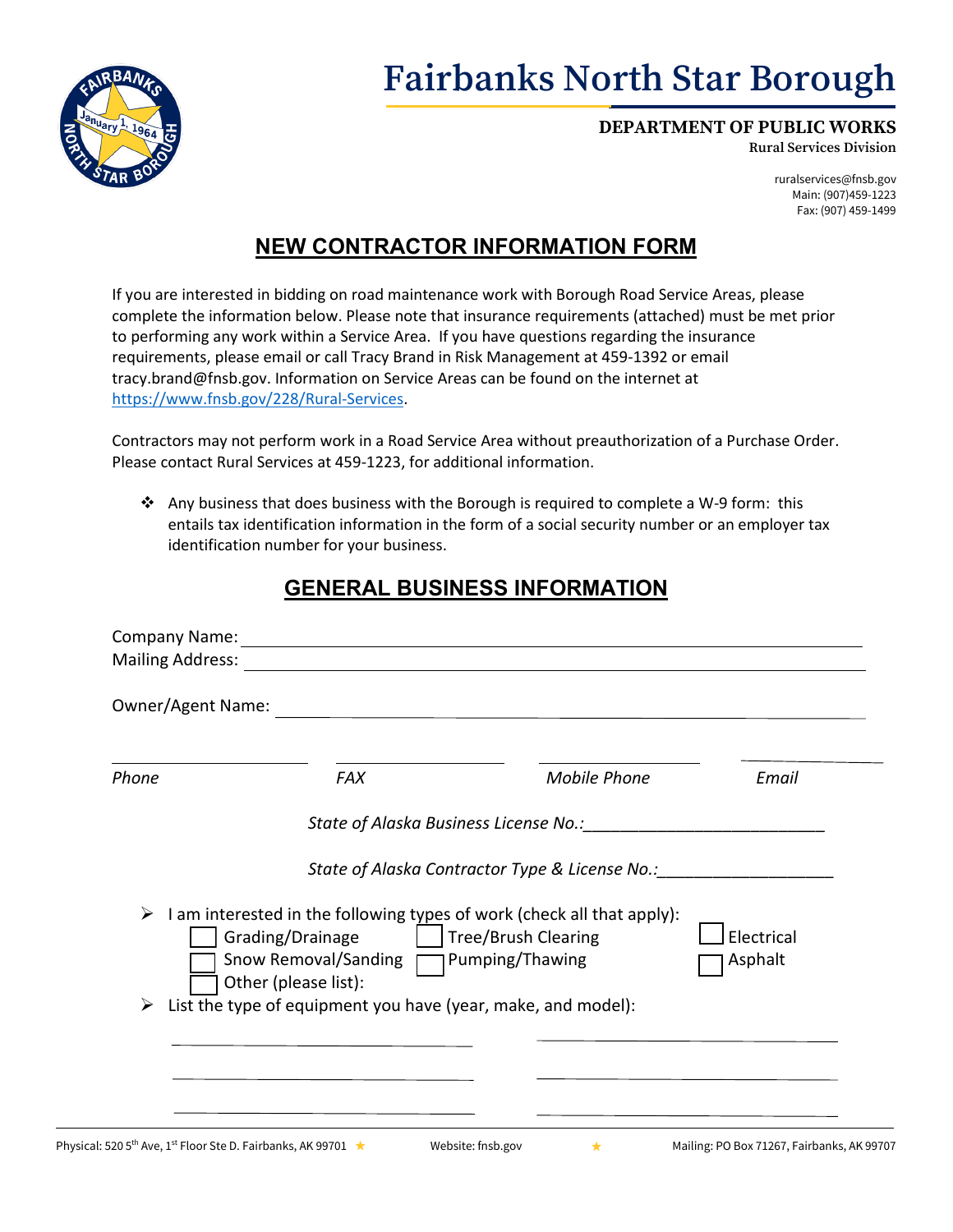

# **Fairbanks North Star Borough**

### **DEPARTMENT OF PUBLIC WORKS**

**Rural Services Division**

ruralservices@fnsb.gov Main: (907)459-1223 Fax: (907) 459-1499

- $\triangleright$  List locations where you prefer to work (i.e. North Pole, Ester, Farmer's Loop, etc.):
- $\triangleright$  List any subcontractors you hire:
- $\triangleright$  List the approximate number of road miles and/or service areas you could maintain during the winter months without excessive delay in your response time.

Thank you for sharing this information with us. We appreciate your interest and look forward to doing business with you.

### **Submit form to FNSB Rural Services Division:**

- Deliver: 520 5<sup>th</sup> Ave., First Floor, Suite D
- Mail: PO Box 71267, Fairbanks, AK 99707
- Fax: 907-459-1499
- Email: [ruralservices@fnsb.gov](mailto:ruralservices@fnsb.gov) date received



(office use only)

Physical: 520 5<sup>th</sup> Ave, 1<sup>st</sup> Floor Ste D. Fairbanks, AK 99701 ★ [Website:](http://www.fnsb.us/) fnsb.gov **Wailing: PO Box 71267, Fairbanks, AK 99707**